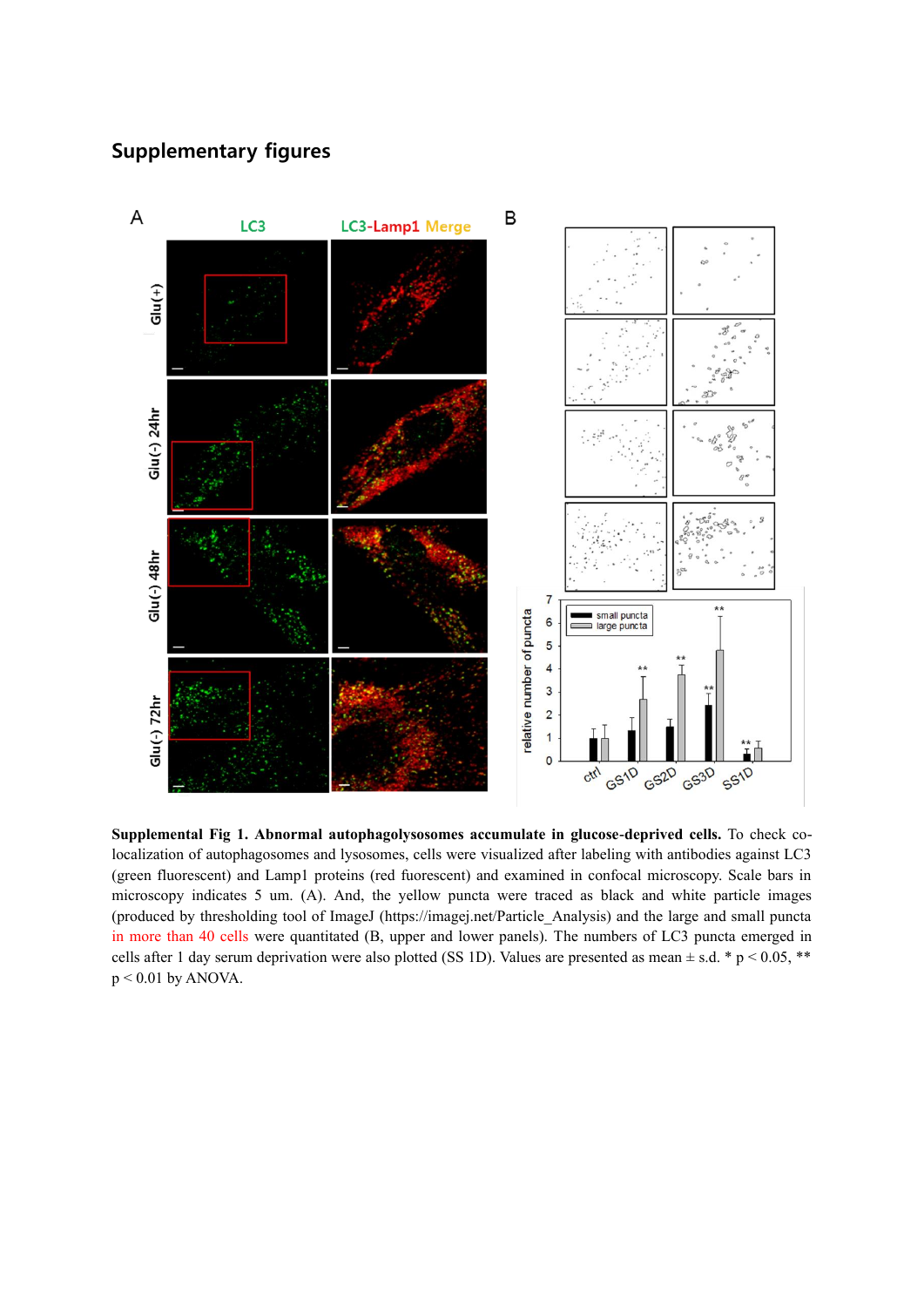

**Supplemental Fig 2. Increase in lysosome content and biogenesis in glucose-deprived cells.** Cells were incubated in the absence of glucose, and at indicated time points, lysed and either proteins were processed for immunoblot analysis with antibodies against Lamp1 or Lamp2 proteins (A) or RNAs were isolated and processed for quantitative PCR (qPCR) to determine relative levels of mRNA of lysosome genes, cathepsin B (CTSB), cathepsin B (CTSD), Lamp1, and Lamp2. Relative mRNA levels were indicated as the bars in order from day 0 to day 4 (B). Values are presented as mean  $\pm$  s.d. \* p < 0.05, \*\* p < 0.01 by ANOVA.



**Supplemental Fig 3. Autophagic flux was recovered by glucose replenishment with an increase of lysosomal acidity**. Lysosome acidity was measured quantitatively with fluorometry by using Lysosensor DND-160 dye (A). Cells were cultivated in medium deprived of glucose for indicated time. Glucose-deprived cells were supplied with 5.5 mM glucose for the last 24 hours of starvation. Glucose-deprived and glucosereplenished cells were immunostained with LC3 antibody and visualized by confocal microscopy (B). LC3 puncta shown in the photographs were divided into two populations with 1.5-μm diameter criterion and selectively represented below as small and large puncta. Bars in the graph left show the number of LC3 puncta of either small ones (black) or large (grey) Scale bars in photographs indicate 5 μm. Number of puncta was measured in more than 50 cells and plotted by ImageJ software. Values are presented as mean  $\pm$  s.d. \* p < 0.05, \*\*  $p < 0.01$  by ANOVA.